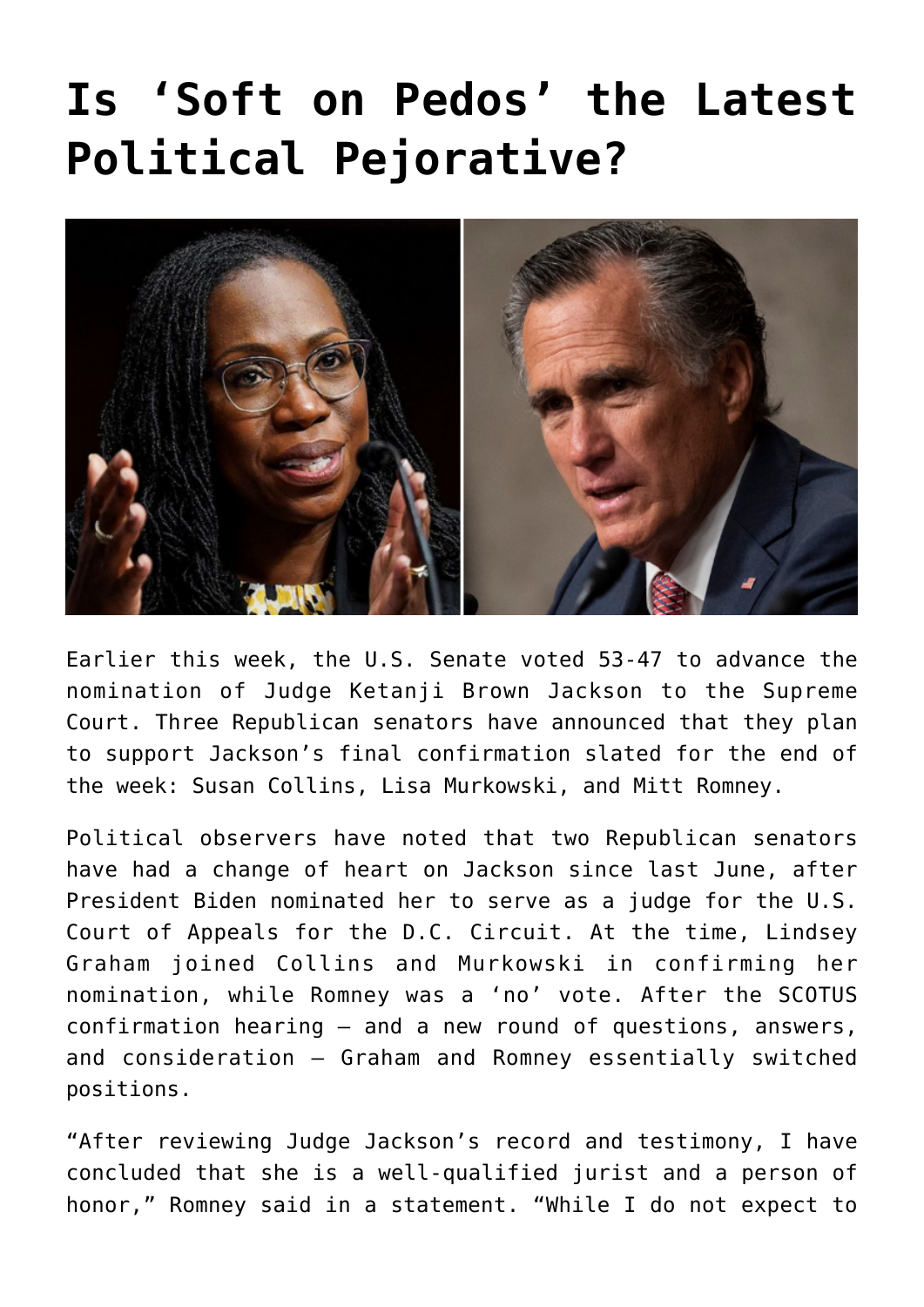agree with every decision she may make on the court, I believe that she more than meets the standard of excellence and integrity."

It should go without saying that in today's political environment, a Republican voting to confirm a liberal Supreme Court nominee, nominated by a Democratic president, is not going to go over well with the Republican base… even if that nominee would be replacing another liberal justice. (The same is true of the other side when positions are reversed).

Still, some prominent conservatives took Romney's decision in stride.

*Thoughts: I'm not surprised & honestly not upset. This process is already toxic, largely due to years of Dem escalations. I don't think it's healthy for qualified SCOTUS nominees to be confirmed almost exclusively along party lines. Some Senators must transcend that trend… 1/3 <https://t.co/UUxziVENuS>*

*— Guy Benson (@guypbenson) [April 5, 2022](https://twitter.com/guypbenson/status/1511145496856907783?ref_src=twsrc%5Etfw)*

## Others on the right had… a very different take.

*The only new info since he voted against her a few months ago was increased awareness of her "soft-on-pedos" approach, which makes this new Romney position super interesting. <https://t.co/n0oWhqiZUz>*

*— Mollie (@MZHemingway) [April 5, 2022](https://twitter.com/MZHemingway/status/1511145553865883648?ref_src=twsrc%5Etfw)*

*Romney opposed KBJ's nomination to a lower federal court less than a year ago, which means he didn't decide to support her for SCOTUS until \*after\* he learned of her horrifying history of going easy on child molesters and pedophiles. <https://t.co/w2DipvNg19> [pic.twitter.com/EVQ0nIRkGY](https://t.co/EVQ0nIRkGY)*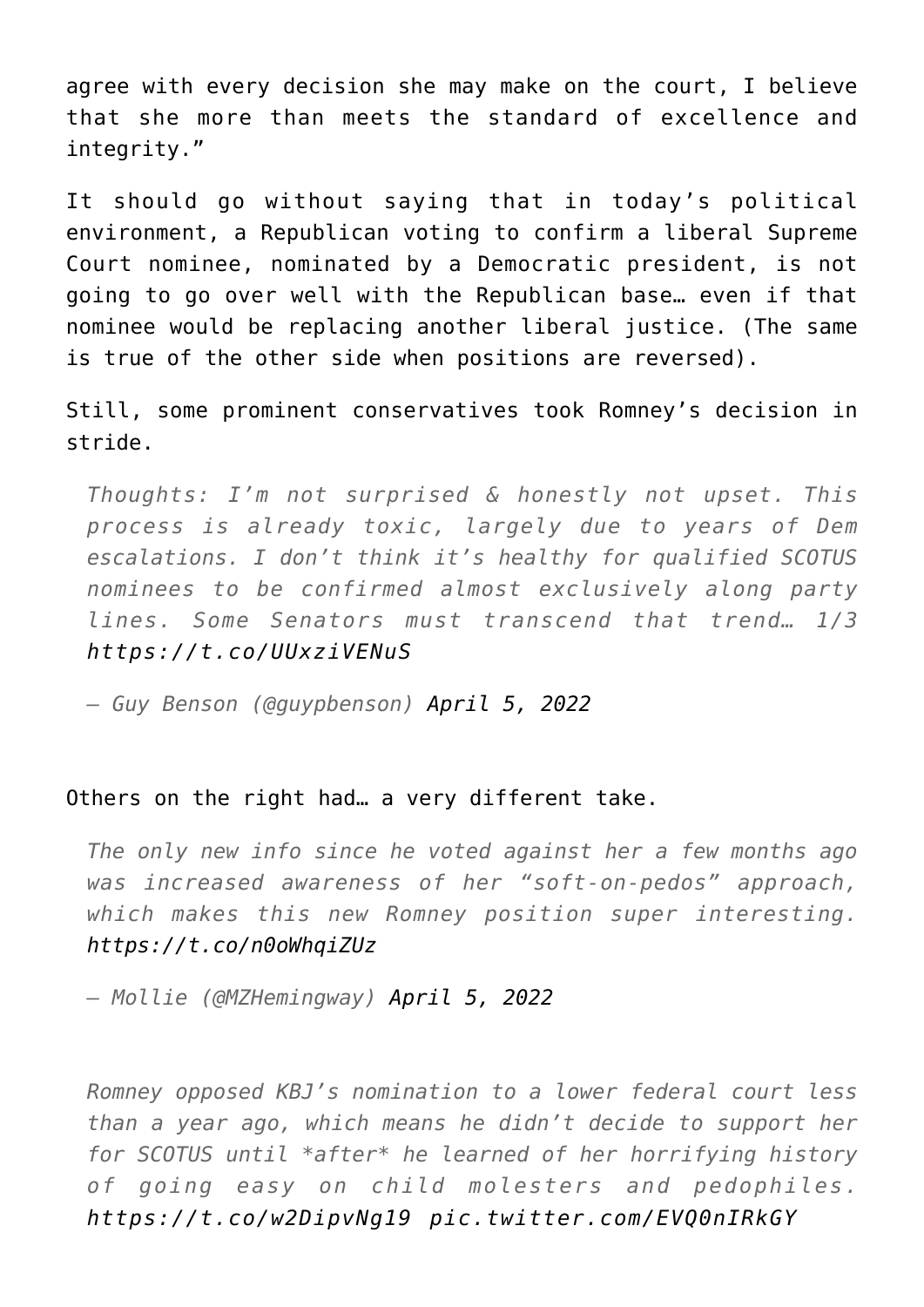*— Sean Davis (@seanmdav) [April 4, 2022](https://twitter.com/seanmdav/status/1511114324621901827?ref_src=twsrc%5Etfw)*

*Romney wants a pedophile apologist in the supreme court, your kids fighting WW3 & masks on our faces.*

*He is our enemy, tread him as such. <https://t.co/anUGQBWq1e>*

*— Joe Kent for WA-3 (@joekent16jan19) [April 5, 2022](https://twitter.com/joekent16jan19/status/1511133218786795529?ref_src=twsrc%5Etfw)*

*Murkowski, Collins, and Romney are pro-pedophile.*

*They just voted for [#KBJ](https://twitter.com/hashtag/KBJ?src=hash&ref_src=twsrc%5Etfw).*

*— Rep. Marjorie Taylor Greene (@RepMTG) [April 5, 2022](https://twitter.com/RepMTG/status/1511150070367985664?ref_src=twsrc%5Etfw)*

Charming.

I'd say we shouldn't expect anything less from an attentionobsessed nutjob like Marjorie Taylor Greene (though we really should since she's a member of the U.S. Congress, and in better party standing than Liz Cheney), but when you see Fox News regulars (including a panelist from the network's flagship news program, *Special Report*) casually imply that Romney's vote means he's pro-pedophile, or perhaps even a pedophile himself, I would hope that people would recognize and strongly condemn the absolute perversity of such a remark.

*The Dispatch's* Stephen Hayes did just that.

*Why is it super interesting?*

*Say what you mean. Enough bullshit innuendo.*

*Are you suggesting Mitt Romney is a pedophile? Or just propedophile?*

*Coward.<https://t.co/FUfNNEUgoT>*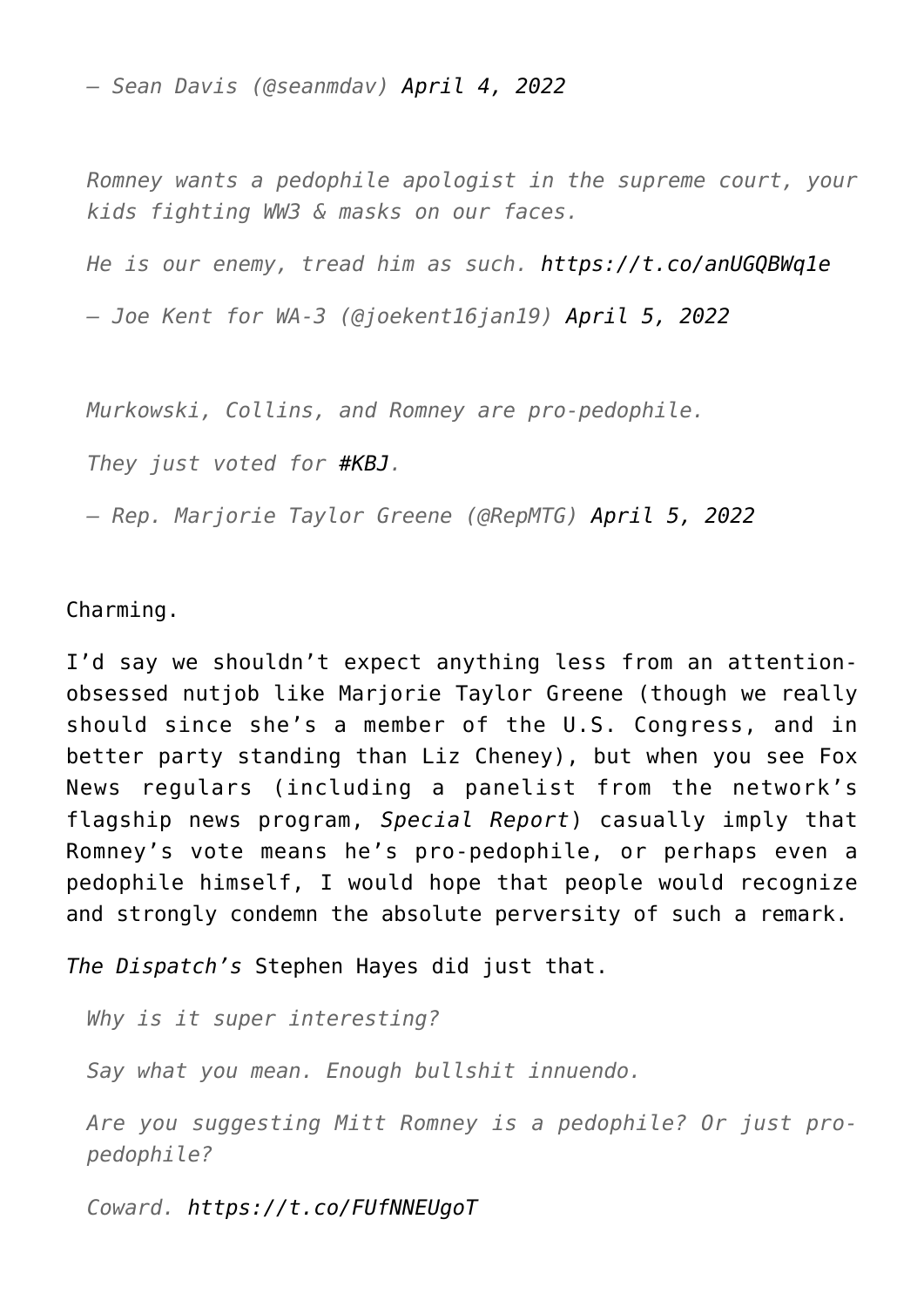*— Stephen Hayes (@stephenfhayes) [April 5, 2022](https://twitter.com/stephenfhayes/status/1511162340112310272?ref_src=twsrc%5Etfw)*

Perhaps unsurprisingly, Sean Davis, CEO and co-founder of *The Federalist,* [responded to Hayes](https://twitter.com/seanmdav/status/1511168920065040390) by accusing him of "running interference for pedophile apologists."

You can't make this stuff up. And on a side note, The Federalist famously published [columns of support](https://thefederalist.com/2017/11/30/alabamians-vote-roy-moore/) for Roy Moore's Senate campaign… even after he acknowledged that he dated teenage girls when he was in his 30s … and after allegations came to light that he had sexually assaulted three women, two of whom, the allegations contend, were underage at the time — a charge Moore denies.

Anyway, if all this pedophile talk is lost on you, it's probably because you didn't watch Jackson's confirmation hearing or select coverage of it. Some Republican senators (most notably aspiring presidential candidates) argued that Jackson was weak on criminal sentencing, and they highlighted some child-pornography cases she presided over.

Conservative legal analyst Andrew McCarthy of *National Review* wrote a [thorough and helpful piece](https://www.nationalreview.com/corner/judge-jackson-and-judiciary-committee-republicans-joust-on-child-porn-possession-case-against-18-year-old-again/) detailing those cases and sentences, and reached a much less nefarious conclusion than the one put forth by many prominent right-wing figures (including in the media).

A key point McCarthy makes is that, despite attempts to portray Jackson as exceptionally lenient on such crimes, her sentences were consistent with that of most federal judges, appointed by both Republican and Democratic presidents. He also argued that if legislators (like the ones who questioned Jackson during her hearing) want higher minimum sentences for these crimes, they of course have it within their power to raise them.

I wonder if the folks over at The Federalist think McCarthy,